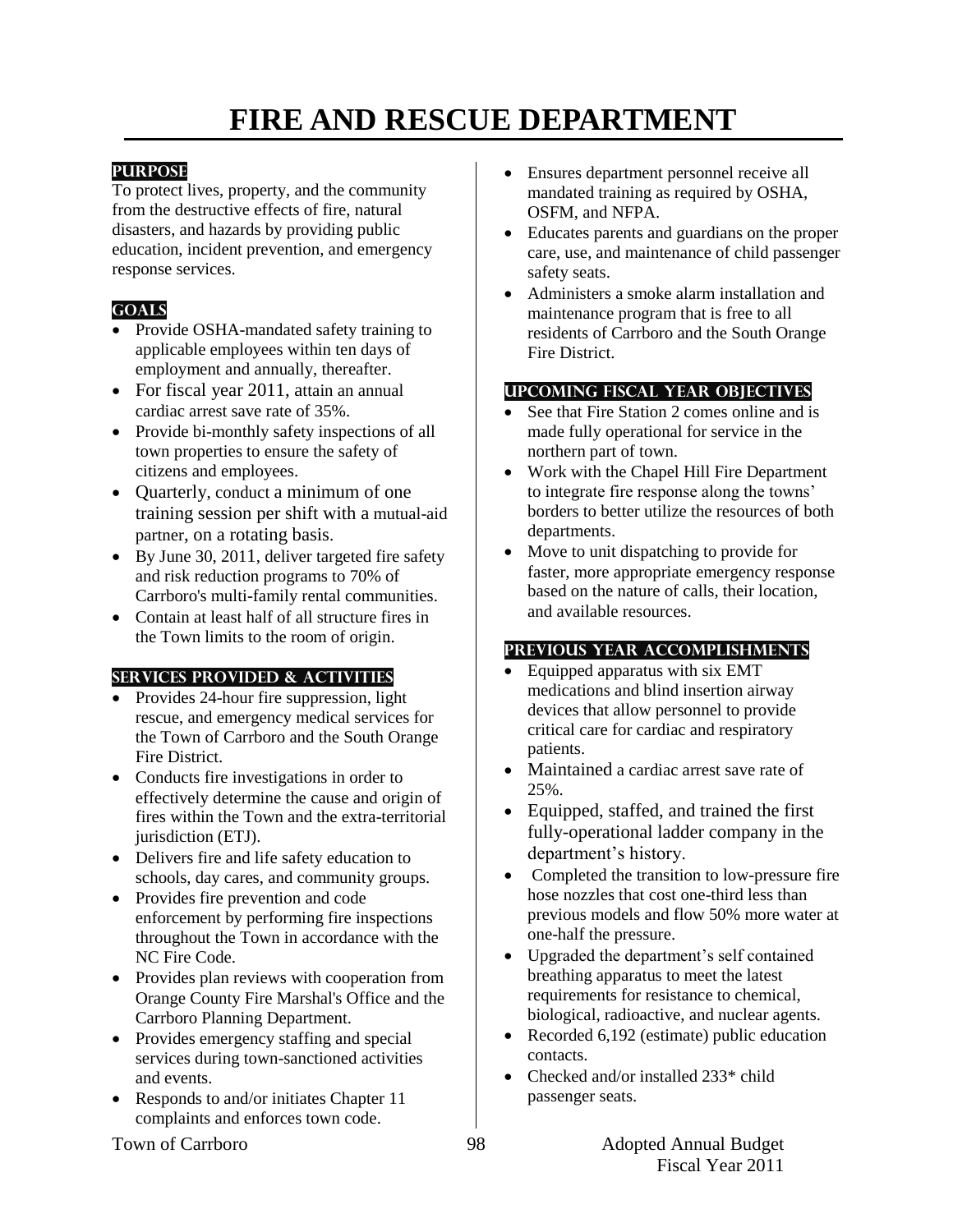## **Budget summary**

| <b>FIRE - DEPARTMENTAL TOTAL</b> |               |               |                |                |              |
|----------------------------------|---------------|---------------|----------------|----------------|--------------|
|                                  |               |               |                |                |              |
|                                  | 2007-08       | 2008-09       | 2009-10        | 2010-11        | % CHANGE     |
|                                  | <b>ACTUAL</b> | <b>ACTUAL</b> | <b>ADOPTED</b> | <b>ADOPTED</b> | 2010/11 FROM |
|                                  |               |               | <b>BUDGET</b>  | <b>BUDGET</b>  | 2009/10      |
|                                  |               |               |                |                |              |
| <b>SUMMARY</b>                   |               |               |                |                |              |
|                                  |               |               |                |                |              |
| <b>PERSONNEL</b>                 | 1,883,057     | 2,026,911     | 2,025,956      | 2,082,208      | 3%           |
| <b>OPERATIONS</b>                | 215,618       | 279,328       | 240,816        | 281,127        | 17%          |
| <b>CAPITAL OUTLAY</b>            | 36,169        | 912,656       | 150,000        | 160,000        | 7%           |
|                                  |               |               |                |                |              |
| <b>TOTAL</b>                     | 2,134,843     | 3,218,896     | 2,416,772      | 2,523,335      | 4%           |

| <b>AUTHORIZED PERMANENT FULL-TIME</b><br><b>EQUIVALENTS</b> | FY2007-08 | <b>FY2008-09</b> | <b>FY2009-10</b> | FY2010-11 |
|-------------------------------------------------------------|-----------|------------------|------------------|-----------|
| <b>FULL-TIME POSITIONS</b>                                  | 36        | 36               | 36               | 36        |
| <b>PART-TIME POSITIONS</b>                                  |           |                  |                  |           |
| <b>TOTAL</b>                                                | 37        | 37               | 37               | 37        |

#### **CHANGES IN BUDGET from PRIOR YEAR ADOPTED BUDGET**

The increase in personnel costs is due to increased health insurance and retirement contribution costs as well as the increased local match for the SAFER grant.

Operational costs increased based mainly on the opening of the new fire station. Capital Outlay reflects the purchase of a replacement vehicle.

| <b>PERFORMANCE MEASURES</b>                                                 | <b>FY2007-08</b><br><b>ACTUAL</b> | <b>FY2008-09</b><br><b>ACTUAL</b> | <b>FY2009-10</b><br><b>ESTIMATED</b> | FY2010-11<br><b>PROJECTED</b> |
|-----------------------------------------------------------------------------|-----------------------------------|-----------------------------------|--------------------------------------|-------------------------------|
| Fire and EMS Responses per 1,000<br>population - Town                       | 65.1                              | 64.5                              | 65                                   | 66                            |
| Fire and EMS Responses per 1,000<br>population – South Orange Fire District | 53.7                              | 47.5                              | 50                                   | 52                            |
| Actual Fires per 1,000 population in<br>Town                                | 3.6                               | 3.4                               | 3.5                                  | 3.6                           |
| Median Response Time to "Priority 1"<br>calls in Town (minutes)             | 4.09                              | 4:04                              | 3:50                                 | 3:50                          |
| Total fire safety inspections completed                                     | 486                               | 955                               | 1000                                 | 1000                          |
| Inspections completed per inspector FTE                                     | 320                               | 1270                              | 1300                                 | 1300                          |
| Training hours with mutual aid partner<br>departments (hours)               | 113                               | 840                               | 300                                  | 300                           |
| Cost per Fire Department response                                           | \$1342                            | \$1579                            | \$1500                               | \$1500                        |
| Fire loss as % of total valuation in Town<br>and South Orange Fire District | .00182                            | .00008                            | .0005                                | .0005                         |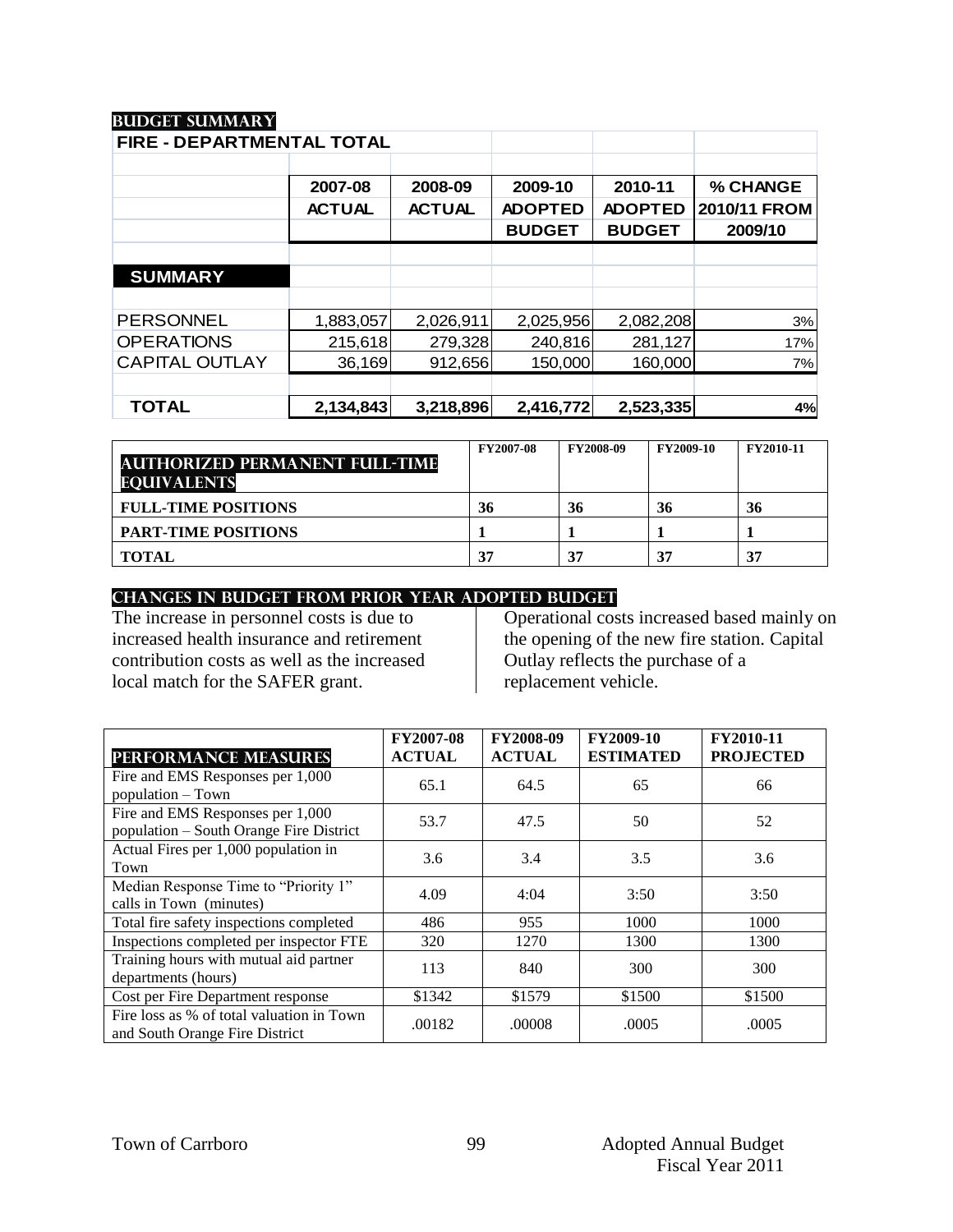| <b>BUDGET SUMMARY</b>   |               |               |                |                |              |
|-------------------------|---------------|---------------|----------------|----------------|--------------|
| <b>FIRE SUPERVISION</b> |               |               |                |                |              |
| 530                     |               |               |                |                |              |
|                         | 2007-08       | 2008-09       | 2009-10        | 2010-11        | % CHANGE     |
|                         | <b>ACTUAL</b> | <b>ACTUAL</b> | <b>ADOPTED</b> | <b>ADOPTED</b> | 2010/11 FROM |
|                         |               |               | <b>BUDGET</b>  | <b>BUDGET</b>  | 2009/10      |
|                         |               |               |                |                |              |
| <b>SUMMARY</b>          |               |               |                |                |              |
| <b>PERSONNEL</b>        | 113,843       | 116,304       | 115,423        | 118,257        | 2%           |
| <b>OPERATIONS</b>       | 43.903        | 43.559        | 23,825         | 25,344         | 6%           |
| <b>CAPITAL OUTLAY</b>   | 1,665         |               |                |                | 0%           |
| TOTAL                   | 159,410       | 159,863       | 139,248        | 143,601        | 3%           |

#### **changes in budget from prior year adopted budgeT**

Increase in salary reflects the increased costs of health insurance and retirement

contributions. Operations increased due to increasing fuel costs.

| <b>BUDGET SUMMARY</b> |
|-----------------------|

| <b>FIRE SUPPRESSION</b> |               |               |                |                |              |
|-------------------------|---------------|---------------|----------------|----------------|--------------|
| 531                     |               |               |                |                |              |
|                         |               |               |                |                |              |
|                         | 2007-08       | 2008-09       | 2009-10        | 2010-11        | % CHANGE     |
|                         | <b>ACTUAL</b> | <b>ACTUAL</b> | <b>ADOPTED</b> | <b>ADOPTED</b> | 2010/11 FROM |
|                         |               |               | <b>BUDGET</b>  | <b>BUDGET</b>  | 2009/10      |
|                         |               |               |                |                |              |
| <b>SUMMARY</b>          |               |               |                |                |              |
|                         |               |               |                |                |              |
| <b>PERSONNEL</b>        | 1,684,483     | 1,842,499     | 1,846,700      | 1,898,710      | 3%           |
| <b>OPERATIONS</b>       | 161,252       | 222,727       | 200,911        | 240,174        | 20%          |
| <b>CAPITAL OUTLAY</b>   | 34,504        | 912,656       | 113,000        | 160,000        | 42%          |
|                         |               |               |                |                |              |
| <b>TOTAL</b>            | 1,880,239     | 2,977,881     | 2,160,611      | 2,298,884      | 6%           |

# **changes in budget from prior year adopted budget**

Increase in salary reflects the increased costs of health insurance and retirement contributions. Operational costs increased

due to expenses for the new fire station. Capital Outlay reflects the purchase of a replacement brush truck.